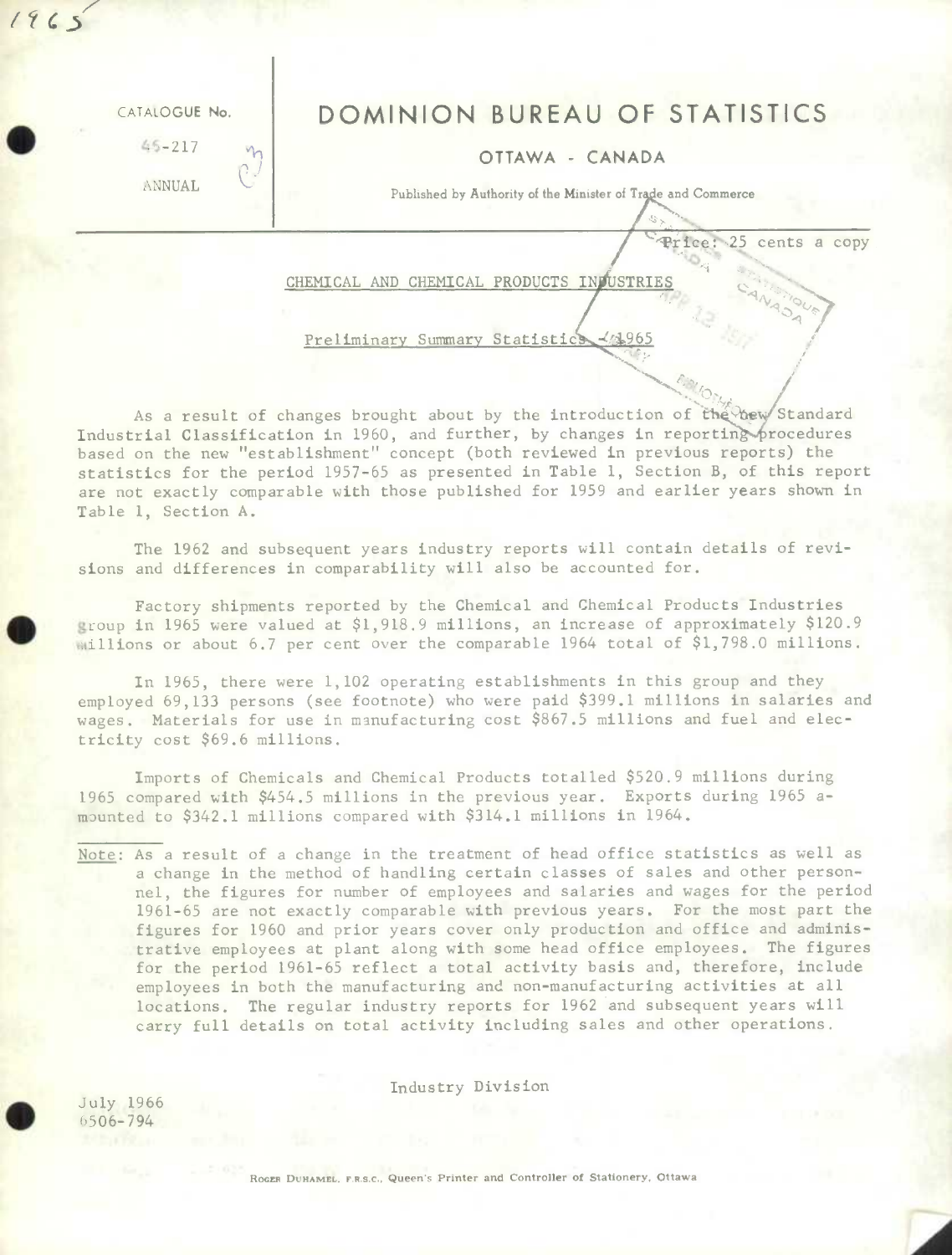| Year and industry                                                                         | $Es-$<br>tablish-<br>ments | $Em-$<br>ployees | Salaries<br>and<br>wages | Cost of<br>fuel and<br>elec-<br>tricity<br>at plant | Cost at<br>plant of<br>materials<br>used | Value<br>of<br>factory<br>shipments |
|-------------------------------------------------------------------------------------------|----------------------------|------------------|--------------------------|-----------------------------------------------------|------------------------------------------|-------------------------------------|
|                                                                                           | number                     |                  |                          |                                                     | thousands of dollars                     |                                     |
| Basis: Standard industrial<br>classification in use<br>prior to 1960:                     |                            |                  |                          | Section A                                           |                                          |                                     |
|                                                                                           | 451                        | 16,651           | 20,695                   | 3,259                                               | 58,550                                   | 117,831                             |
| 1925                                                                                      | 510                        | 14,128           | 17,887                   | 3,274                                               | 42,855                                   | 99,393                              |
| 1929                                                                                      | 557                        | 16,694           | 22,639                   | 4,575                                               | 55,184                                   | 138,545                             |
|                                                                                           | 696                        | 15,397           | 18,739                   | 3,155                                               | 34,272                                   | 92,821                              |
|                                                                                           | 754                        | 21,968           | 28,613                   | 5,222                                               | 64,461                                   | 148,973                             |
|                                                                                           | 808                        | 22,595           | 31,568                   | 5,259                                               | 65,231                                   | 159,537                             |
|                                                                                           | 945                        | 92,288           | 146,677                  | 17,653                                              | 368,111                                  | 765,218                             |
| 1946                                                                                      | 1,021                      | 37,378           | 66,538                   | 13,340                                              | 159,308                                  | 376,288                             |
|                                                                                           | 1,037                      | 41,326           | 100,691                  | 19,218                                              | 280,009                                  | 587,398                             |
| 1952                                                                                      | 1,075                      | 47,694           | 148,076                  | 24,656                                              | 357,818                                  | 796,562                             |
|                                                                                           | 1,105                      | 50,207           | 164,591                  | 29,541                                              | 403,686                                  | 881,503                             |
| 1954                                                                                      | 1,116                      | 51,603           | 177,312                  | 32,213                                              | 437,051                                  | 935,725                             |
| 1955                                                                                      | 1,126                      | 51,856           | 185,268                  | 33,086                                              | 480,104                                  | 1,044,079                           |
| 1956                                                                                      | 1,131                      | 52,821           | 200,743                  | 36,639                                              | 527,564                                  | 1, 111, 233                         |
| 1957                                                                                      | 1,137                      | 54,708           | 222,044                  | 42,102                                              | 565,746                                  | 1,203,411                           |
| 1958                                                                                      | 1,143                      | 54,570           | 233,819                  | 47,837                                              | 589,316                                  | 1,293,332                           |
| 1959                                                                                      | 1,137                      | 54,782           | 243,218                  | 50,592                                              | 627,366                                  | 1,378,211                           |
| Basis: Revised standard<br>industrial classification<br>and new establishment<br>concept: |                            |                  |                          | Section B-1                                         |                                          |                                     |
| 1957                                                                                      | 1,049                      | 53,474           | 217,801                  | 42,525                                              | 519,789                                  | 1, 134, 201                         |
| 1958                                                                                      | 1,045                      | 53,518           | 230,775                  | 48,276                                              | 550,373                                  | 1, 233, 236                         |
| 1959                                                                                      | 1,042                      | 53,620           | 239,126                  | 50,877                                              | 584,260                                  | 1,309,884                           |
| 1960                                                                                      | 1,063                      | 53,840           | 251,909                  | 54,086                                              | 585,691                                  | 1,357,391                           |
|                                                                                           |                            |                  |                          | Section B-2                                         |                                          |                                     |
| 1961                                                                                      | 1,067                      | 63,357           | 318,709                  | 54,660                                              | 623,024                                  | 1,435,752                           |
| 1962                                                                                      | 1,080                      | 63,905           | 332,577                  | 56,047                                              | 666,324                                  | 1,543,081                           |
| 1963                                                                                      | 1,093                      | 65,494           | 355,064                  | 59,897                                              | 719,704                                  | 1, 644, 786                         |

 $\bullet$ 

TABLE 1. Principal Statistics for the Chemical and Chemical Products Industries Group, Significant Years 1920-65 and by Industries, 1964 and 1965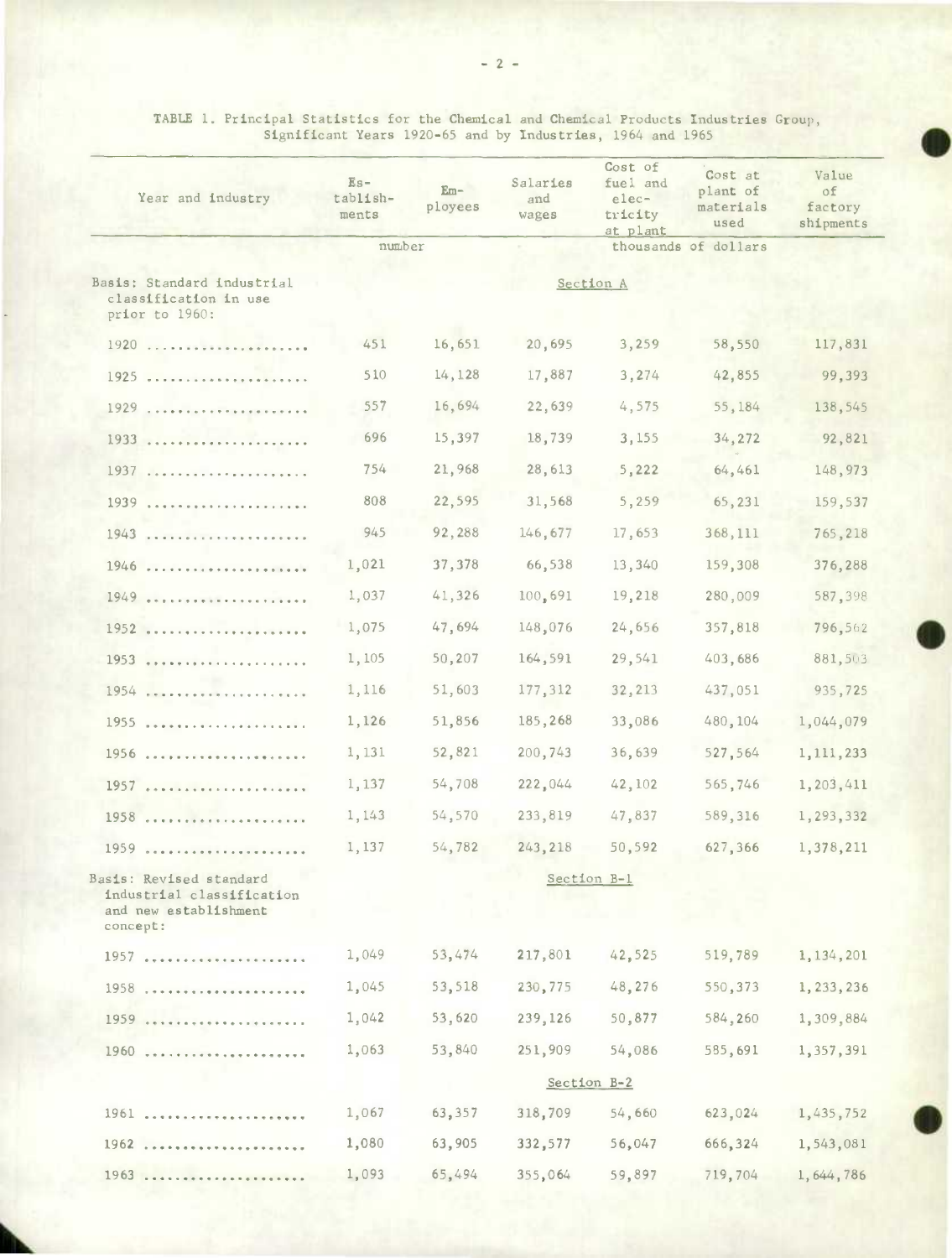I. Principal Statistics for the Chemical and Chemical Products Industries Group, Significant Years 1920-1965 and by Industries, 1964 and 1965 - Concluded

)

| Year and industry                                                                    | $Es-$<br>tablish-<br>ments | $Em-$<br>ployees | Salaries<br>and<br>wages | Cost of<br>fuel and<br>$elec-$<br>tricity<br>at plant | Cost at<br>plant of<br>materials<br>used | Value<br>of<br>factory<br>shipments |
|--------------------------------------------------------------------------------------|----------------------------|------------------|--------------------------|-------------------------------------------------------|------------------------------------------|-------------------------------------|
|                                                                                      | number                     |                  |                          |                                                       | thousands of dollars                     |                                     |
| 1964 (final):                                                                        |                            |                  |                          | Section B - Concluded                                 |                                          |                                     |
| Explosives and amnunition                                                            |                            |                  |                          |                                                       |                                          |                                     |
| manufacturers<br>Manufactures of mixed                                               | 16                         | 3,778            | 19,187                   | 1,823                                                 | 26,784                                   | 66,993                              |
| fertilizers                                                                          | 61                         | 1,752            | 8,701                    | 1,270                                                 | 59,948                                   | 80,026                              |
| Manufacturers of plastics<br>and synthetic resins                                    | 34                         | 3,769            | 22,745                   | 4,238                                                 | 76,098                                   | 155,698                             |
| Manufacturers of pharma-                                                             |                            |                  |                          |                                                       |                                          |                                     |
| ceuticals and medicines<br>Paint and varnish manu-                                   | 175                        | 10,644           | 56,124                   | 1,288                                                 | 62,164                                   | 207,016                             |
| facturers                                                                            | 151                        | 7,738            | 38,845                   | 1,150                                                 | 94,824                                   | 183,843                             |
| Manufacturers of soap and<br>cleaning compounds                                      | 140                        | 5,677            | 33,824                   | 1,717                                                 | 88,569                                   | 182,651                             |
| Manufacturers of toilet<br>preparations                                              | 66                         | 4,044            | 18,229                   | 303                                                   | 30,375                                   | 90,169                              |
| Manufacturers of                                                                     |                            |                  |                          |                                                       |                                          |                                     |
| industrial chemicals<br>Manufacturers of printing                                    | 132                        | 18,045           | 109,190                  | 49,075                                                | 247,626                                  | 617,570                             |
| inks                                                                                 | 37                         | 1,242            | 6,876                    | 220                                                   | 10,009                                   | 20,959                              |
| Other chemical industries,<br>$\Pi_*\theta_*S_*$ , , , , , , , , , , , , , , , , , , | 328                        | 7,155            | 37,127                   | 2,593                                                 | 101,419                                  | 193,027                             |
| Head offices                                                                         |                            | 3,589            | 26,560                   |                                                       |                                          |                                     |
| Totals                                                                               | 1,140                      | 67,433           | 377,408                  | 63,677                                                | 797,816                                  | 1,797,952                           |
|                                                                                      |                            |                  |                          |                                                       |                                          |                                     |
| 1965 (preliminary):                                                                  |                            |                  |                          |                                                       |                                          |                                     |
| Explosives and ammunition                                                            |                            |                  |                          |                                                       |                                          |                                     |
| manufacturers<br>Manufacturers of mixed                                              | 15                         | 3,656            | 18,594                   | 1,729                                                 | 25,008                                   | 64,138                              |
| fertilizers                                                                          | 63                         | 1,873            | 9,382                    | 1,411                                                 | 65,551                                   | 82,718                              |
| Manufacturers of plastics<br>and synthetic resins                                    | 32                         | 4,057            | 24,830                   | 4,415                                                 | 84,040                                   | 151,405                             |
| Manufacturers of pharma-<br>ceuticals and medicines                                  | 161                        | 11,091           | 60,852                   | 1,308                                                 | 72,247                                   | 229,842                             |
| Paint and varnish manu-                                                              |                            |                  |                          |                                                       |                                          |                                     |
| facturers<br>Manufacturers of soap and                                               | 148                        | 7,244            | 39,264                   | 1,185                                                 | 94,888                                   | 182,478                             |
| cleaning compounds                                                                   | 128                        | 5,856            | 35,588                   | 1,807                                                 | 92,704                                   | 196,293                             |
| Manufacturers of toilet<br>preparations                                              | 65                         | 4,238            | 19,608                   | 300                                                   | 32,103                                   | 98,615                              |
| Manufacturers of indus-                                                              | 137                        | 18,892           | 118,123                  | 54,311                                                | 277,396                                  | 666,160                             |
| trial chemicals<br>Manufacturers of printing                                         |                            |                  |                          |                                                       |                                          |                                     |
| inks<br>Other chemical industries,                                                   | 38                         | 1,299            | 7,598                    | 254                                                   | 10,972                                   | 24,397                              |
| $n.e. s.$                                                                            | 315                        | 7,338            | 38,705                   | 2,834                                                 | 112,558                                  | 222,890                             |
| Head offices                                                                         |                            | 3,589            | 26,560                   |                                                       |                                          |                                     |
| Totals                                                                               | 1,102                      | 69,133           | 399,103                  | 69,553                                                | 867,467                                  | 1,918,935                           |